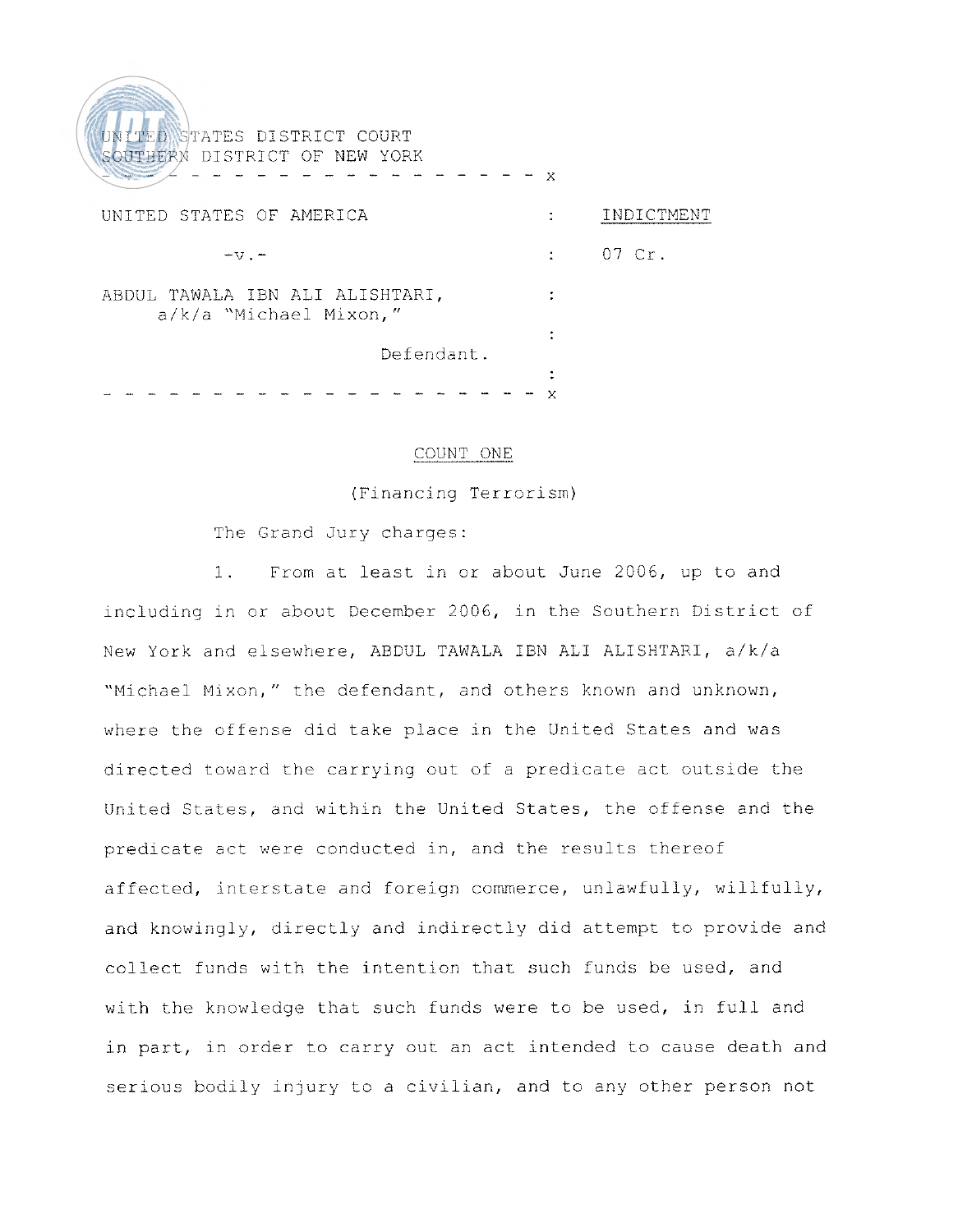

 $a$ king an active part in the hostilities in a situation of armed onflict, when the purpose of such act, by its nature and context, was to intimidate a population, and to compel a government and an international organization to do and to abstain from doing any act, to wit, ALISHTARI, in exchange for payment, transferred and concealed the transfer of approximately \$152,000 in funds that he believed were being sent to Pakistan and Afghanistan to be used to support a terrorist training camp in Afghanistan by, among other things, funding the purchase of equipment such as nightvision goggles.

(Title 18, United States Code, Sections 2339C & 2.)

## COUNT TWO

(Material Support of Terrorism)

The Grand Jury further charges:

2. From at least in or about June 2006, up to and including in or about December 2006, in the Southern District of New York and elsewhere, ABDUL TAWALA IBN ALI ALISHTARI, a/k/a "Michael Mixon," the defendant, and others known and unknown, unlawfully and knowingly did attempt to provide "material support or resources," as that term is defined in 18 U.S.C. *5* 2339A(b), namely, currency, monetary instruments, financial securities, financial services, and expert advice or assistance, and conceal and disguise the nature, location, source, and ownership of

 $\overline{2}$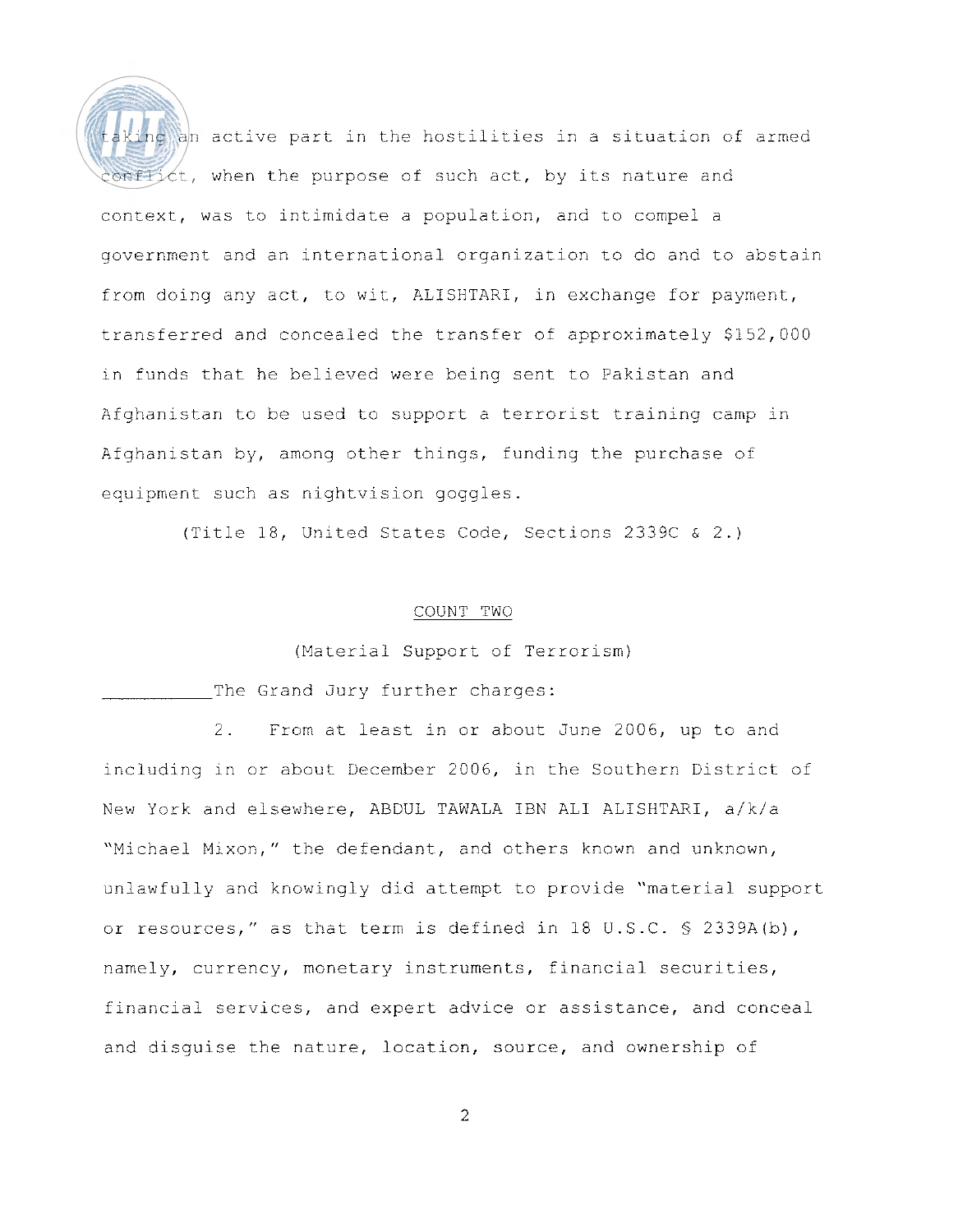terial support or resources, knowing that they were to be used in preparation for, and in carrying out, a violation of an offense listed in 18 I1.S.C. *S* 2332b(g) (5) (B), to wit, financing terrorism, in violation of 18 U.S.C. *5* 2339C, to wit, ALISHTARI, in exchange for payment, attempted to transfer and conceal the transfer of approximateiy \$152,000 in funds that he believed were being sent. to Pakistan and Afghanistan to be used to support a terrorist training camp in Afghanistan by, among other things, funding the purchase of equipment such as nightvision goggles.

(Title 18, United States Code, Sections 2339A & 2.)

### COUNT THREE

(Money Laundering)

The Grand Jury further charges:

3. On or about August 17, 2006, in the Southern District of New York and elsewhere, ABDUL TAWALA IBN ALI ALISHTARI, a/k/a "Michael Mixon," the defendant, in an offense involving and affecting interstate and foreign commerce, unlawfully, wilfully and knowingly did transport, transmit, and transfer, and attempt to transport, transmit, and transfer, monetary instruments and funds from a place in the United States to and through a place outside the United States, to wit, ALISHTARI caused the transfer of approximately \$25,000 from a bank account in New York to a bank account in Montreal, Canada,

3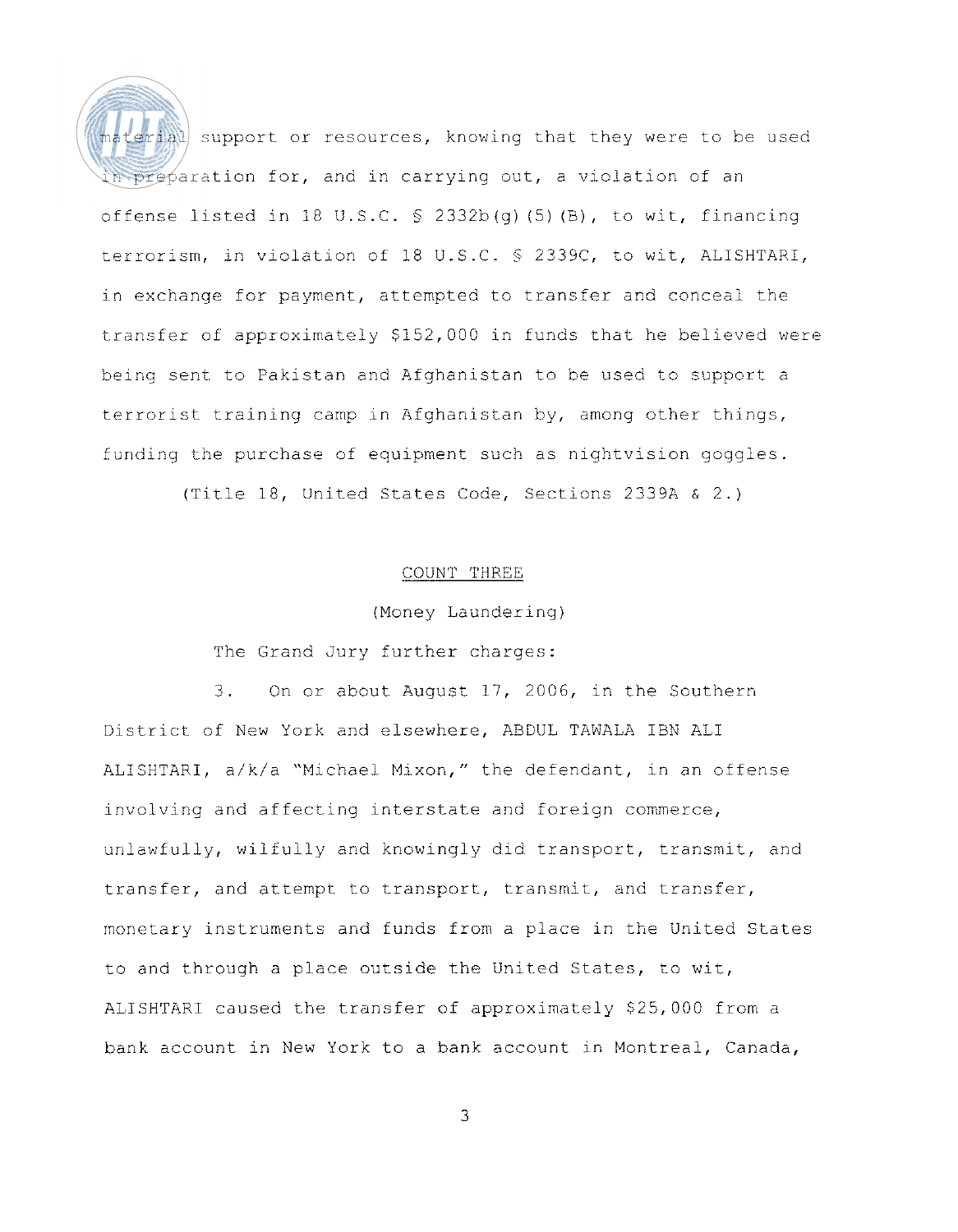

the intent to promote the carrying on of specified unlawful tivity, to wit, providing material support to terrorists in violation of Title 18, United States Code, Section 2339A. (Title 18, United States Code, Sections 1956(a) (2) (A) and 2.)

## COUNT FOUR

(Wire Fraud Conspiracy)

The Grand Jury further charges:

4. From at least in or about 1998, up to and including in or about 2004, in the Southern District of New York and elsewhere, ABDUL TAWALA IBN ALI ALISHTARI, a/k/a "Michael Mixon," the defendant, and others known and unknown, unlawfully, willfully, and knowingly did combine, conspire, confederate, and agree together and with each other to commit offenses against the United States, to wit, to violate Section 1343 of Title 18, United States Code.

5. It was a part and an object of the conspiracy that ABDUL TAWALA IBN ALI ALISHTARI, a/k/a "Michael Mixon," the defendant, and others known and unknown, unlawfully, willfully and knowingly, having devised and intending to devise a scheme and artifice to defraud, and for obtaining money and property by means of false and fraudulent pretenses, representations and promises, would and did transmit and cause to be transmitted by means of wire, radio, and television communication in interstate

4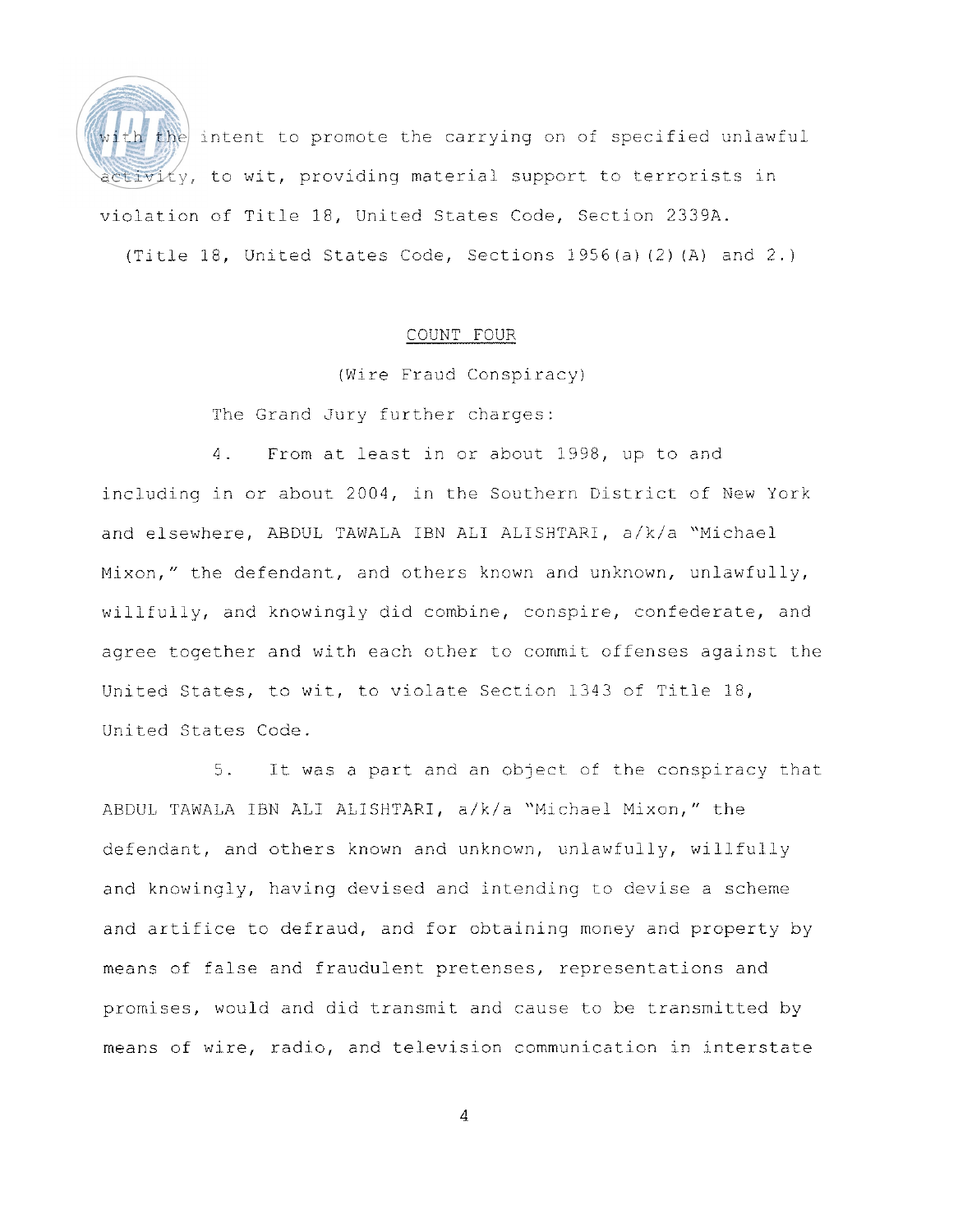and foreign commerce, a writing, sign, signal, picture and sound for the purpose of executing such scheme and artifice, to wit, ALISHTARI administered and promoted a fraudulent loan investment program known as the "Flat Electronic Data Interchange" ("FEDI") through which ALISHTARI and others fraudulently obtained millions of dollars in investments from various individuals by falsely promising high, guaranteed rates of return, in violation of Title 18, United States Code, Section 1343.

(Title 18, United States Code, Section 1349.)

## COUNT FIVE

# (Wire Fraud)

# The Grand Jury further charges:

6. From in or about 1998, up to and including in or about 2004, in the Southern District of New York and elsewhere, ABDUL TAWALA IBN ALI ALISHTARI, a/k/a "Michael Mixon," the defendant, having devised and inrending to devise a scheme and artifice to defraud, and for obtaining money and property by means of false and fraudulent pretenses, representations, and promises, unlawfully, willfully and knowingly did transmit and cause to be transmitted by means of wire communication in interstate and foreign commerce, writings, signs, signals and sounds for the purpose of executing such scheme and artifice, to wit, ALISHTARI administered and promoted a fraudulent loan

5